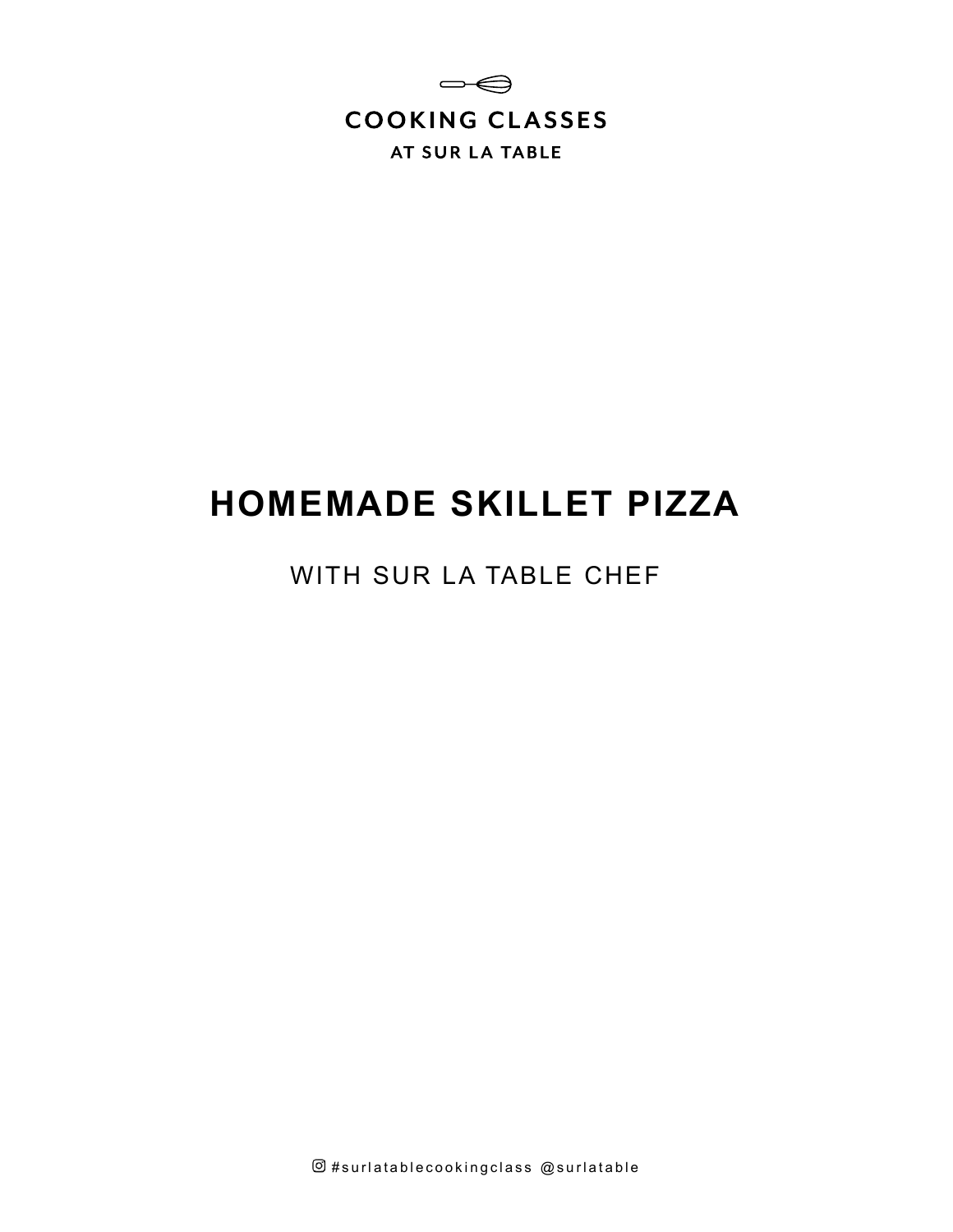# **Ingredient Shopping List**

Below is a list of ingredients you'll need to make the recipes in this packet.

### **Toppings (choose your favorites):**

- □ 2 ounces sliced pepperoni or prosciutto
- 1/4 medium red onion, sliced
- $\Box$  1/2 cup cremini mushrooms, sliced
- $\Box$  1 red bell pepper, seeds removed and sliced
- $\Box$  1/4 cup olives, pits removed and halved
- $\Box$  1/4 cup artichoke hearts, drained and halved
- $\Box$  1 heirloom tomato, thinly sliced
- $\Box$  Red pepper flakes for garnish

#### **Produce**

- $\Box$  1/2 medium yellow onion
- □ 2 garlic cloves
- $\Box$  1 small bunch basil

### **Dairy**

 $\Box$  2 cups grated whole-milk mozzarella (1/2 pound)

#### **Pantry Items**

- □ Extra-virgin olive oil
- □ Kosher salt
- Black pepper
- □ All-purpose flour
- $\Box$  Baking powder
- □ Baking soda
- □ Granulated sugar

#### **Dry/Canned Goods**

- 1 tablespoon coarse cornmeal
- $\Box$  1 (28 ounce) can Italian whole tomatoes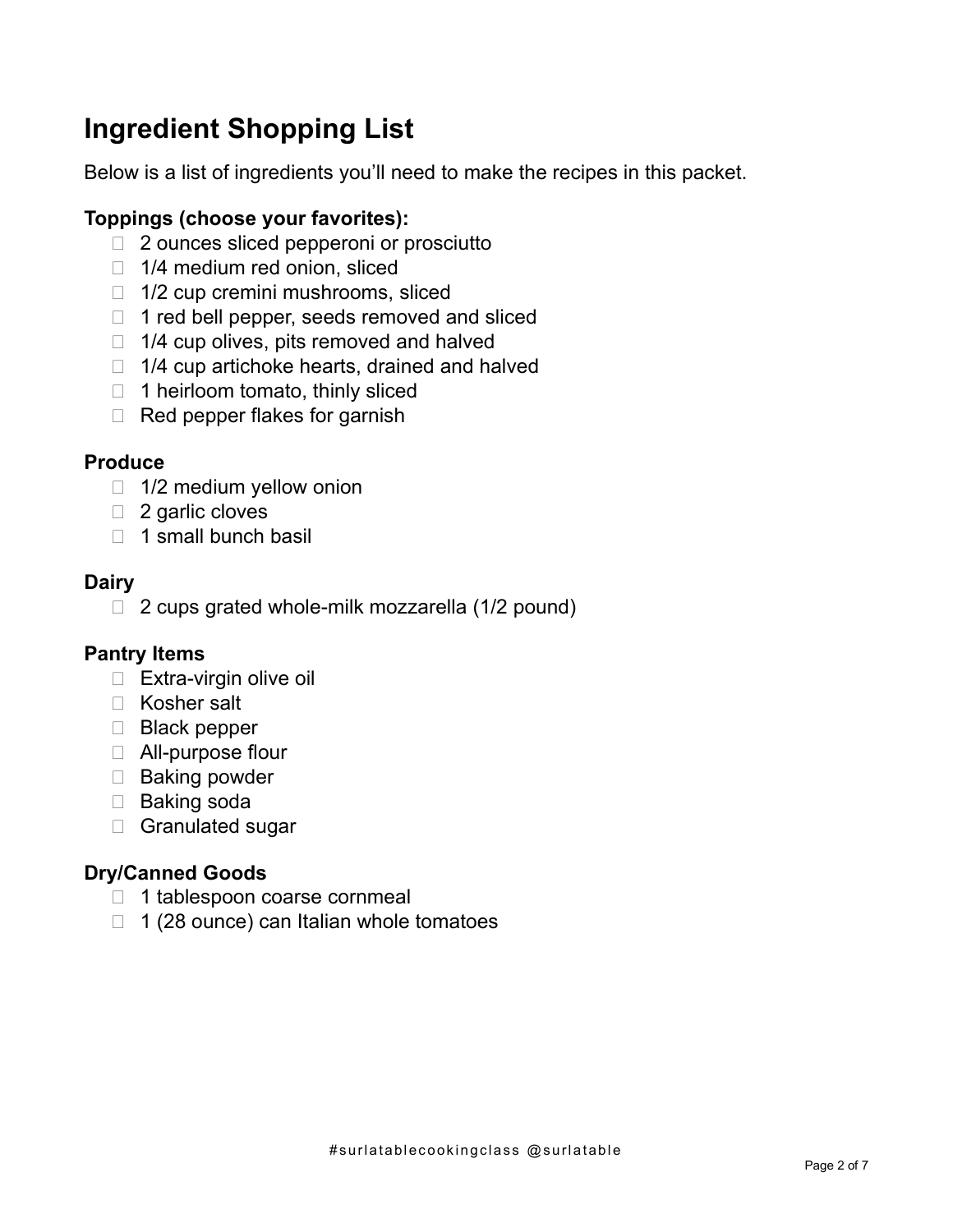# **Equipment Needed**

Below is a list of tools you'll need to make the recipes in this packet.

### **Cutlery**

- □ Chef's knife
- D Cutting board

### **Hand Tools/Gadgets**

- □ Measuring cups and spoons
- □ Mixing bowls (various sizes)
- Wooden spoon
- □ Kitchen shears
- **D** Microplane
- **Pepper grinder**
- Rolling pin
- □ Silicone pastry brush
- D Ladle
- Metal spatulas
- □ Can opener
- □ Pizza wheel (optional)

#### **Cookware**

- □ Medium saucepan
- □ 10" cast-iron skillet or oven-safe skillet

#### **Appliances**

- $\Box$  Immersion blender
- Food processor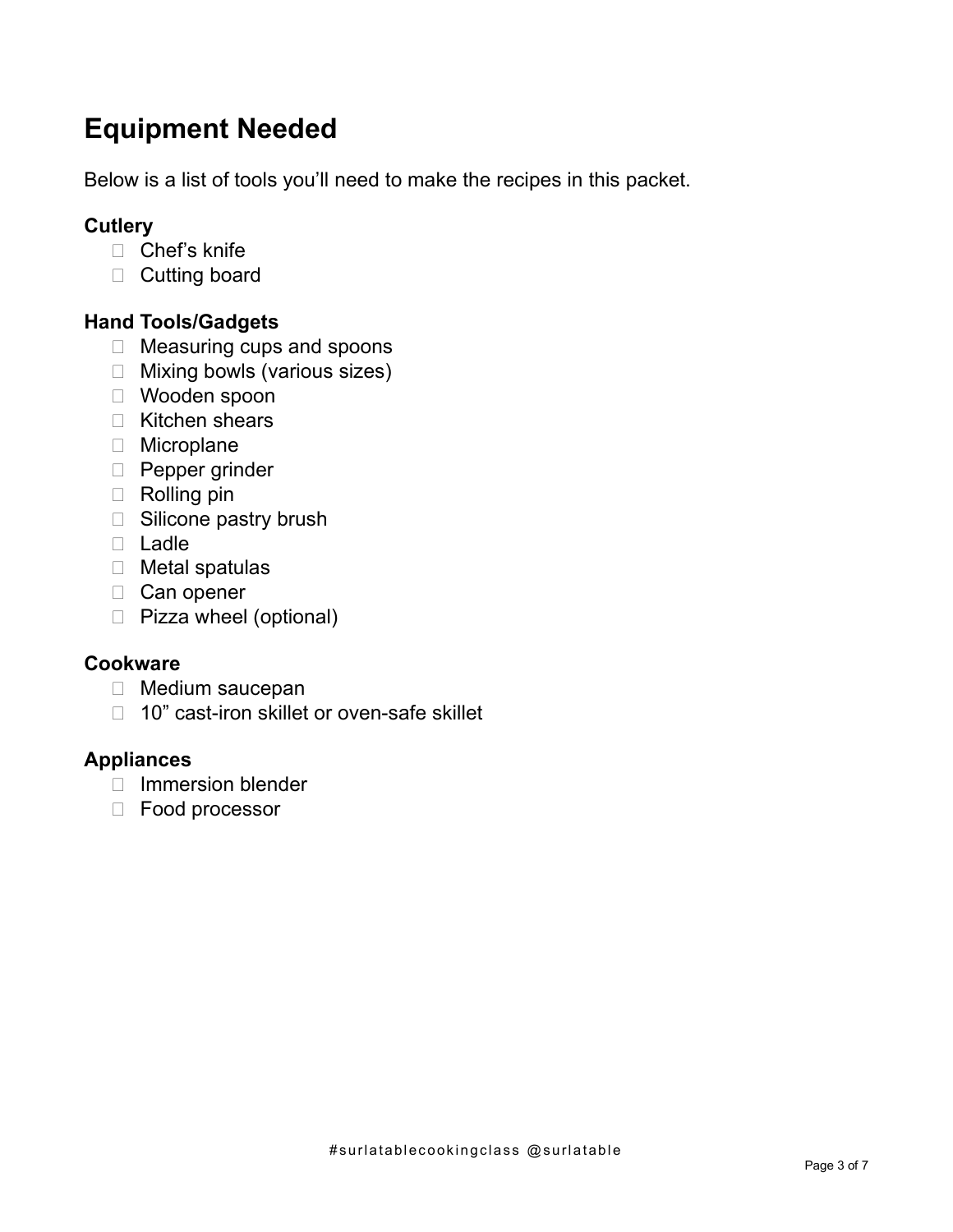# **Pre-Class Mise en Place and Notes**

- Please gather all ingredients prior to class if you will be cooking along.
- It is helpful to organize the ingredients by recipe on rimmed baking sheets.
- Feel free to pre-measure ingredients, but it is not necessary.
- We encourage you to prep all your ingredients before class as it will allow you to have more time to listen and watch the instructor.

### **BYO Cast Iron Skillet Pizza**

- 1. Preheat oven to 500°F.
- 2. Wash and dry produce.

#### **Classic Tomato Sauce**

1. Wash and dry produce.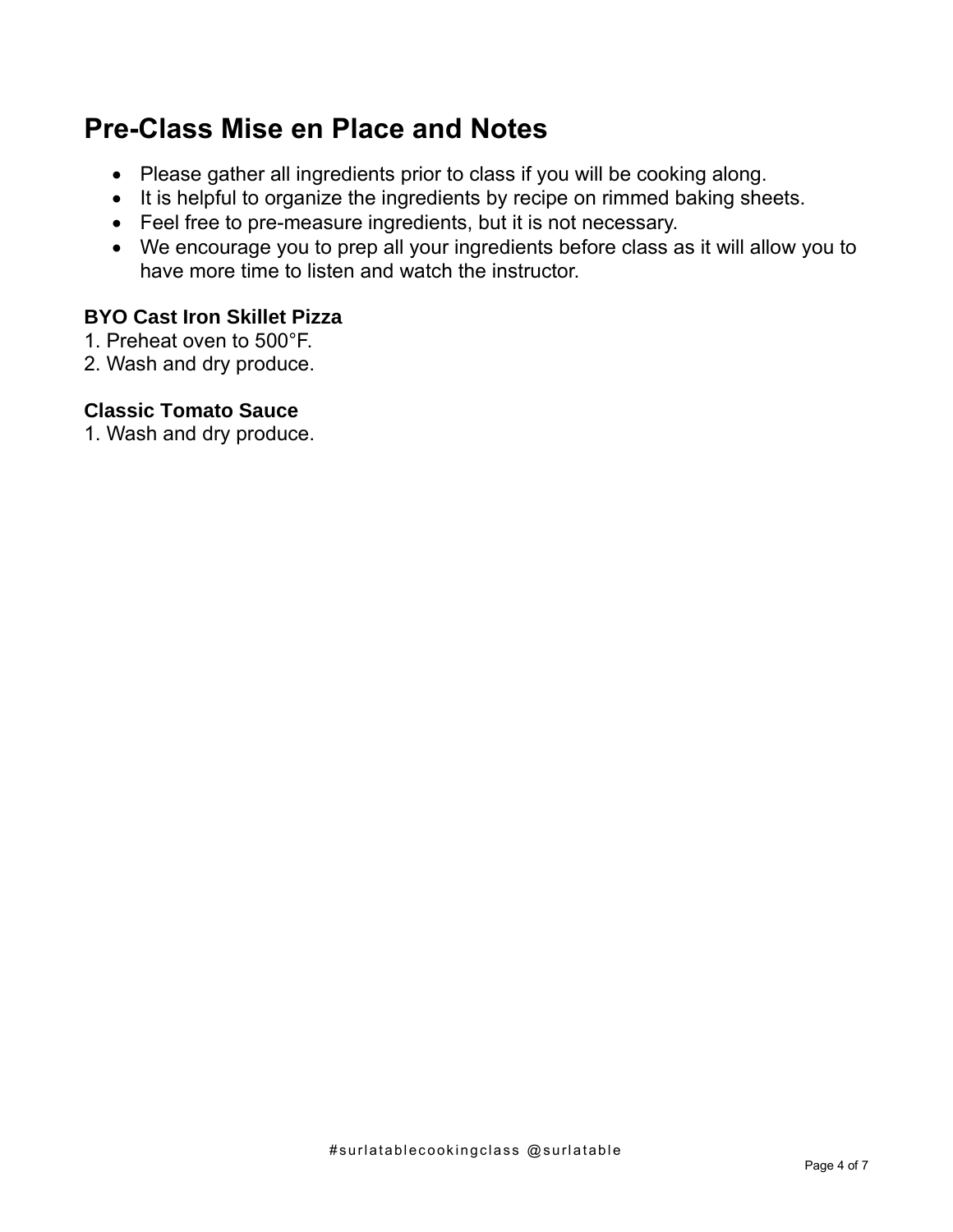#### **BYO CAST IRON SKILLET PIZZA WITH HOMEMADE CRUST AND SAUCE**

#### *Yield: 1, 10-inch pizza*

 $\frac{1}{2}$ 

 $\frac{1}{2}$ 

Give the pizza delivery guy the night off and make your own pie at home. This deep-dish version features a no-yeast homemade crust and from-scratch tomato sauce.

*1 1/3 cups all-purpose flour, plus more for dusting 1 tablespoon coarse cornmeal 1 3/4 tablespoon baking powder 1/2 teaspoon granulated sugar 1/2 teaspoon kosher salt 1/4 teaspoon baking soda 1/2 cup water 2 tablespoons olive oil 1 recipe Classic Tomato Sauce (recipe included) 2 cups (1/2 pound) whole-milk mozzarella cheese, grated* 

*Toppings (choose your favorites): 2 ounces sliced pepperoni or prosciutto 1/4 medium red onion, sliced 1/2 cup cremini mushrooms, sliced 1 red bell pepper, seeds removed and sliced 1/4 cup olives, pits removed and halved 1/4 cup artichoke hearts, drained and halved 1 heirloom tomato, thinly sliced Fresh basil for garnish Red pepper flakes for garnish*

Preheat oven to 500°F and position a rack in lower third of oven.

1. *To prepare pizza dough*: To the bowl of a food processor fitted with a metal blade, add flour, cornmeal, baking powder, sugar, salt and baking soda; pulse to combine. With motor running, add water and process, scraping down sides of processor as needed, until flour is incorporated and dough comes together to form a slightly sticky ball.

2. Lightly flour a clean work surface and place dough onto surface. Using your hands form dough into a ball, then flatten into a disc. Using a rolling pin, roll dough into a 10" circle, using extra flour as needed to prevent sticking.

3. Brush a 10" cast-iron skillet or oven-safe skillet lightly with olive oil. Transfer dough to pan and gently stretch dough to cover entire bottom of skillet.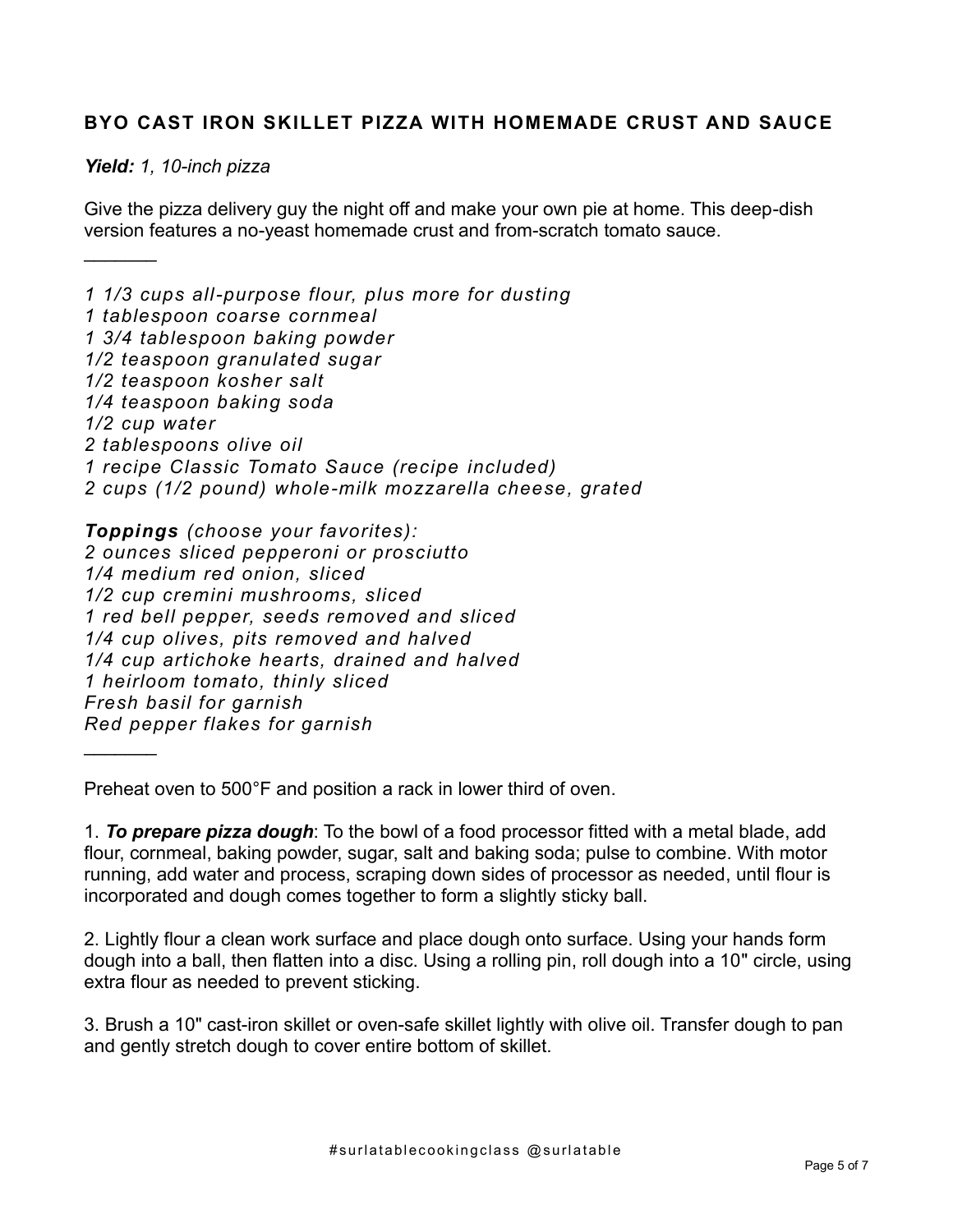4. *To assemble pizza:* Using a ladle, top dough with tomato sauce and spread evenly. Top sauce with half of mozzarella and arrange toppings over mozzarella. Add a final layer of remaining mozzarella over toppings.

5. *To bake pizza:* Transfer skillet to preheated oven and bake for 15 minutes. Reduce oven temperature to 400°F. Continue baking until crust is golden and cheese is melted and browned, about 10 to 15 minutes. Carefully remove skillet and set aside to cool for 5 minutes.

6. *To serve:* Carefully remove pizza from skillet and cut into 8 wedges.